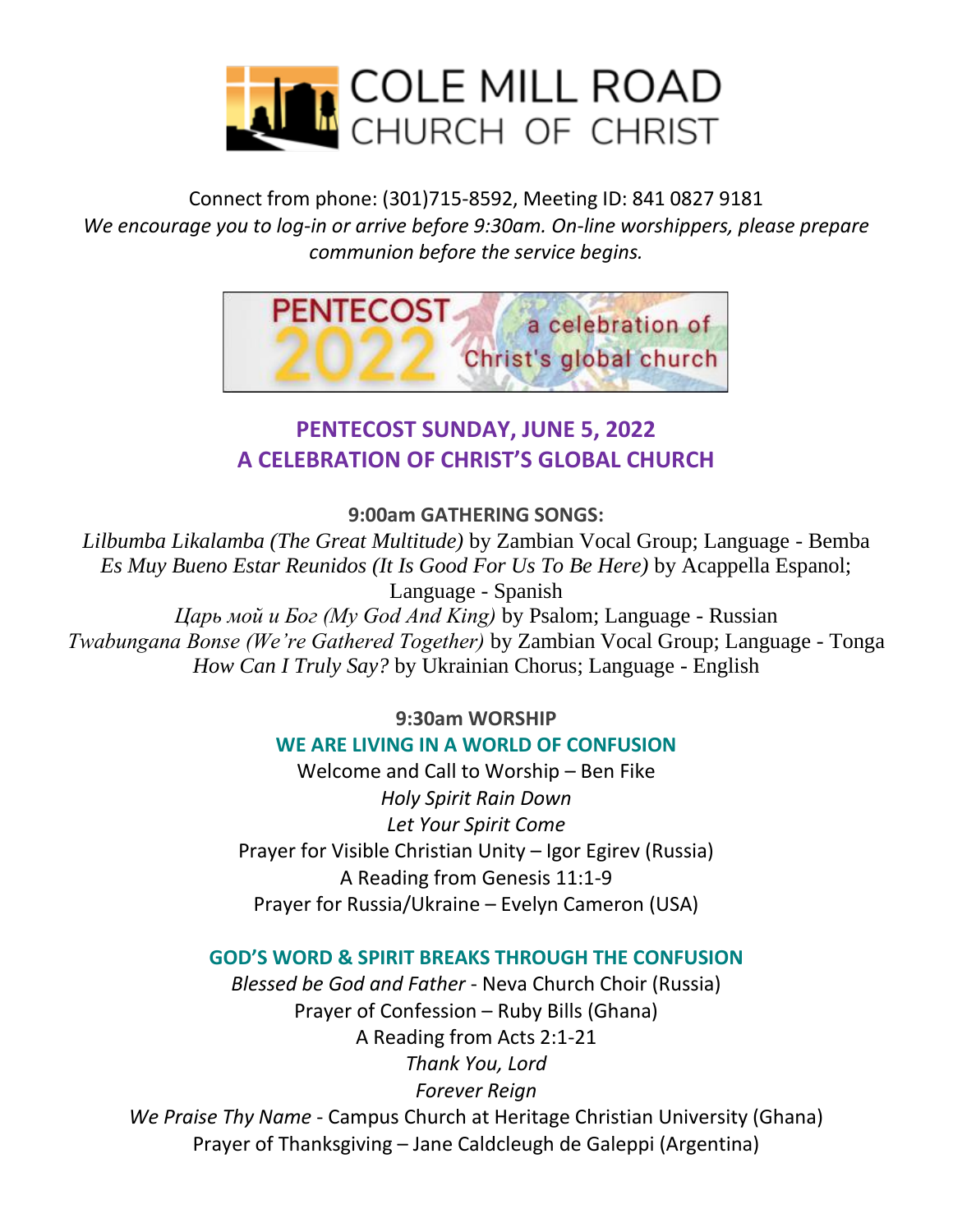#### **ANTICIPATING A NEW DAY OF WORSHIP IN CHRIST'S GLOBAL CHURCH**

A Reading from Revelation 7:9-17 *Come, Share the Lord* Lord's Supper – Ben Fike (USA) *How Blessed Are All Those Worthy Is the Lamb*

#### **SENT TO BRING GOOD NEWS TO OUR CORNER OF GOD'S CREATION**

A Reading from Psalm 104:24-34 Prayer Celebrating the Beautiful Diversity of God's Creation – Ndumiso Dlamini (Eswatini) *We Are the Body of Christ* Benediction – Ben Fike

Song Leaders: Priscilla Russell, Rebecca Klingaman

## **THIS WEEK**

#### **Sunday, June 5**

9:30am Worship After Worship Children – *A Birthday Celebration* Under Age 3 – Tot Nursery Classroom (10:45am) Age 3 - 5<sup>th</sup> grade – Kids Praise Classroom (10:45am) Teens – *Pass It On* 6 th -12th Grade – Teen Room (10:50am) Adults – *The Prophets* Worship Center Auditorium (10:50am)

#### **Wednesday, June 8**

6pm BYO Dinner in the Fellowship Hall 6:25pm-7:15pm Children's "Play, Praise, and Pray" in Room 2 6:30-7:15pm Elder-led Devotional in the Fellowship Hall (and on Zoom) 6:30pm Youth Devotion and Fellowship in the Youth Room

**Thursday, June 9** 7am Bible Study for All Ages in the Library

# **COMING UP / SAVE THE DATE**

**June 12** MCC Meeting 1:30pm in the Library **June 12, 19, 26** VBS "Knights of North Castle" **June 25** Senior Saints Gathering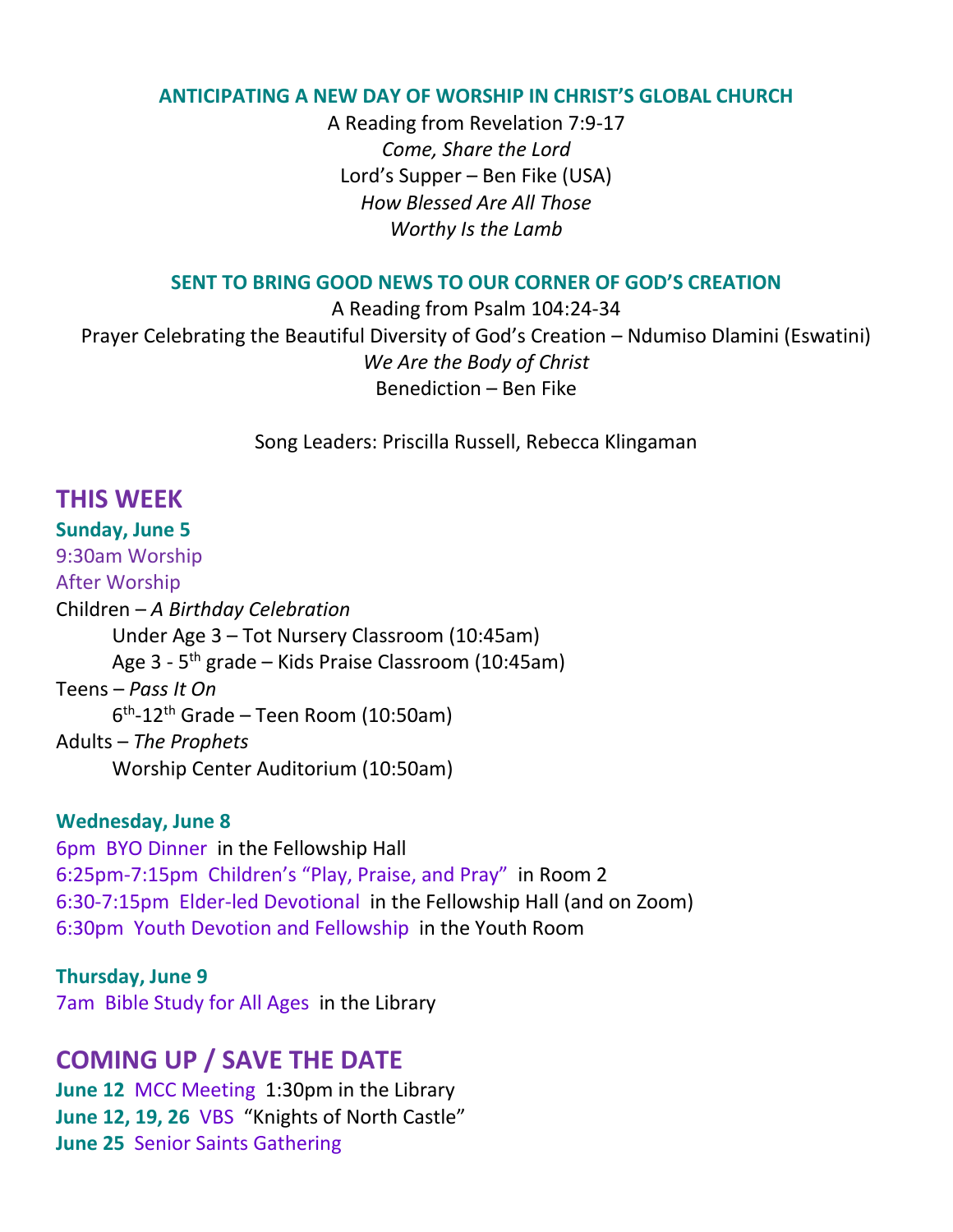**August 20** All-Church Prayer Retreat Praying the Psalms with Byron Fike **September 10** Women's Retreat The theme is *TRUE*

# **NEWS AND UPDATES**

**Volunteers for VBS Needed** We still have many open volunteer positions to fill for our VBS to be a success! [Please sign up for a volunteer spot here,](https://www.signupgenius.com/go/10c0e49afa92aa7f4cf8-vacation) or [contact Sharon Hilliard.](mailto:sharonh@colemillroad.org?subject=VBS%20Volunteer)

**Vacation Bible School** will begin next Sunday, June 12, and continue on Sundays June 19 and 26. Our children will be acknowledged during the Worship Service and then dismissed around 10am to join our VBS program in the Fellowship Hall (FH) and playground areas. This year we are offering our Assembly and Music program, a snack time together outside on the playground, then Bible Story Teller Station (classroom) and Craft Station (FH) in two smaller groups. We will end with the Closing Assembly and Music in the FH around noon. Our mission this year is to support the Outreach initiative to collect food for the Food Drive. –Sharon Hilliard

### **Sunday Morning Classes**

*Teens* will not meet June 12-July 3 to help with VBS.

*Adults* will listen to the words of three of Israel's greatest prophets - Amos, Hosea, and Micah. What did these prophets have to say to Israel? What are they saying to us today? Come join us for a reflection on these living messages from God's chosen messengers led by Paul Watson and Jo Wall.

**Wednesday Nights** The elder-on-call will lead a brief devotional followed by fellowship: June 8-Holton, June 15-Massey, June 22-Smith, June 29-Wood, July 6-Beyer, July 13-Cameron. Please bring your own dinner at 6pm and join the fellowship!

**Midweek Meeting Survey** We would love to have your input regarding our midweek meetings by [filling out this survey](https://docs.google.com/forms/d/e/1FAIpQLScGmmRlyrVTwwB2lLjJWbe-5MFjhhJ45PiMQAN_apaElqbN0Q/viewform) before June 19.

**June is Food Drive Month** The CMR Outreach team is sponsoring a Food Drive this month to benefit the Interfaith Food Shuttle. With gas and food prices near an all time high this year, there are many more people in our community facing food insecurity. Almost 1 in 5 children in NC (24.6%) already face hunger on a regular basis. Please bring your non-perishable food items on any Sunday during the month of June to the drop off box in the Worship Center. [Click](https://4agc.com/fundraiser_pages/6a2f5a60-85a4-4866-af8a-e8e8ee851412#.YpiooajMKUl)  [here if you would prefer to donate rather than shop.](https://4agc.com/fundraiser_pages/6a2f5a60-85a4-4866-af8a-e8e8ee851412#.YpiooajMKUl)

**Family from Afghanistan Expecting** We are excited to announce that baby boy Abdulrahimzai is due to arrive July 26! We would like to help this family celebrate this new American citizen by providing some baby needs! If you would like to help, [they are registered here.](https://www.target.com/gift-registry/gift-giver?registryId=500df050-c0e4-11ec-a5a5-e1ea892549a6&type=BABY) For more details, see the familynews email sent by Laura Fike on June 1, or contact Laura or Joanie Brown.